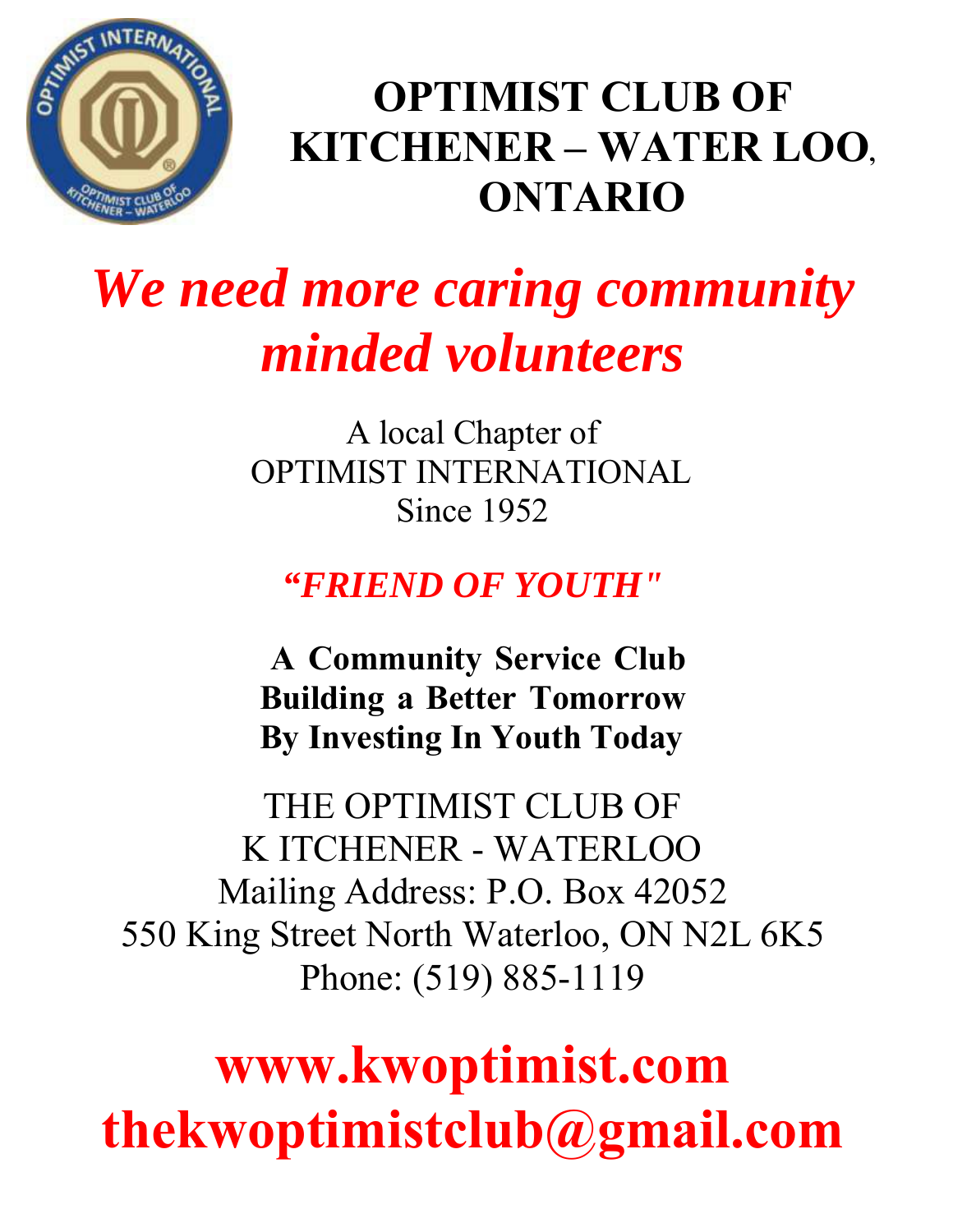#### **OPTIMIST CLUB OF KITCHENER- WATERLOO**

*OWNERs & OPERATOR of YOUTH CAMP HEIDELBERG*



 *CAMP HEIDELBERG*  **2001 Kressler Rd Heidelberg, ON N2L 3Z4** 



### **"SERVING OVER 5,000 LOCAL KIDS ANNUALLY"**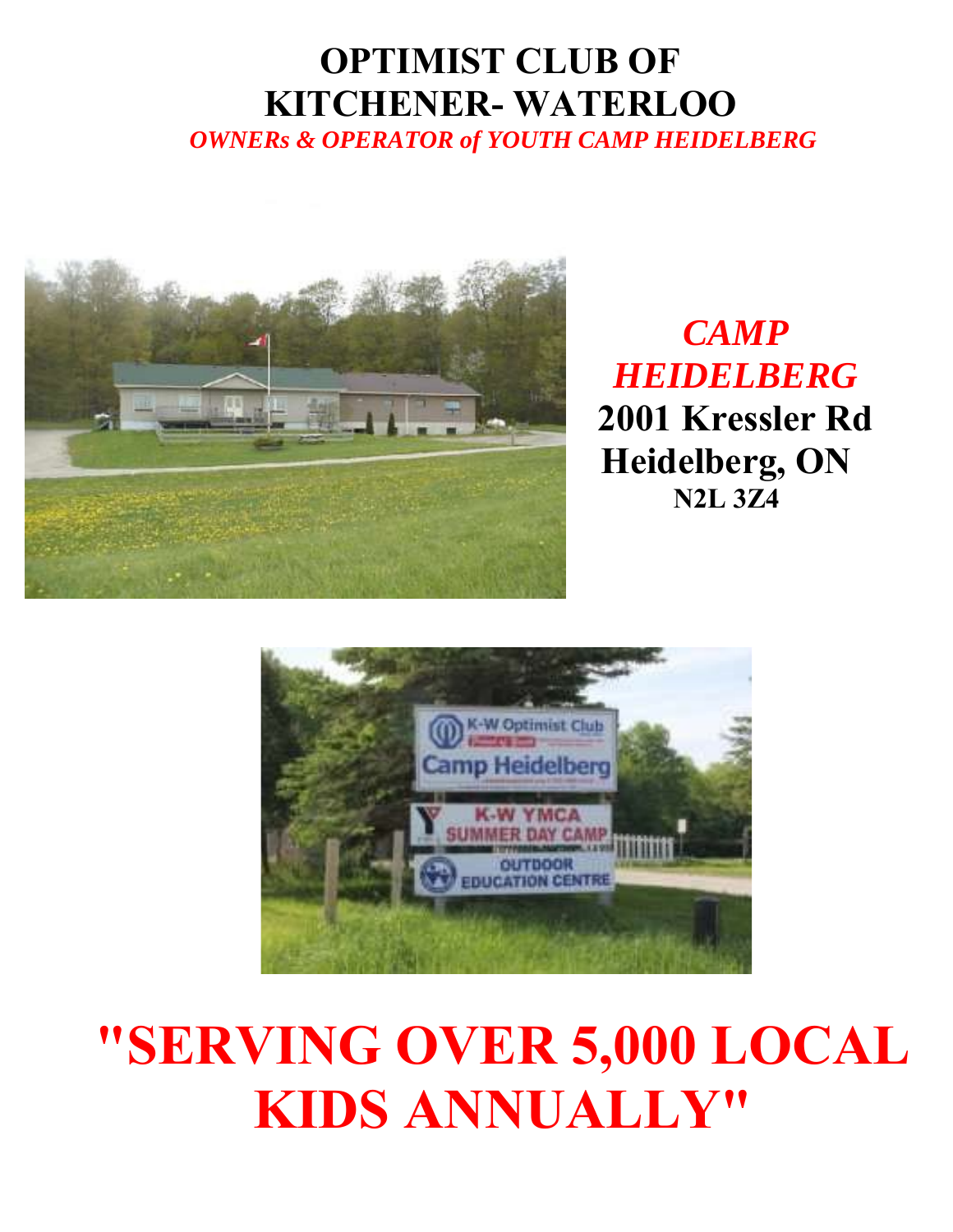

### **YOU CAN HELP US IN............**

#### **1. Promoting the Interest of Youth**

#### **2. Youth Empowerment**

#### **3. Providing Opportunities for Growth**

#### **4. Assisting Youth in Need.**

**5. Direct Involvement in Youth Programs**

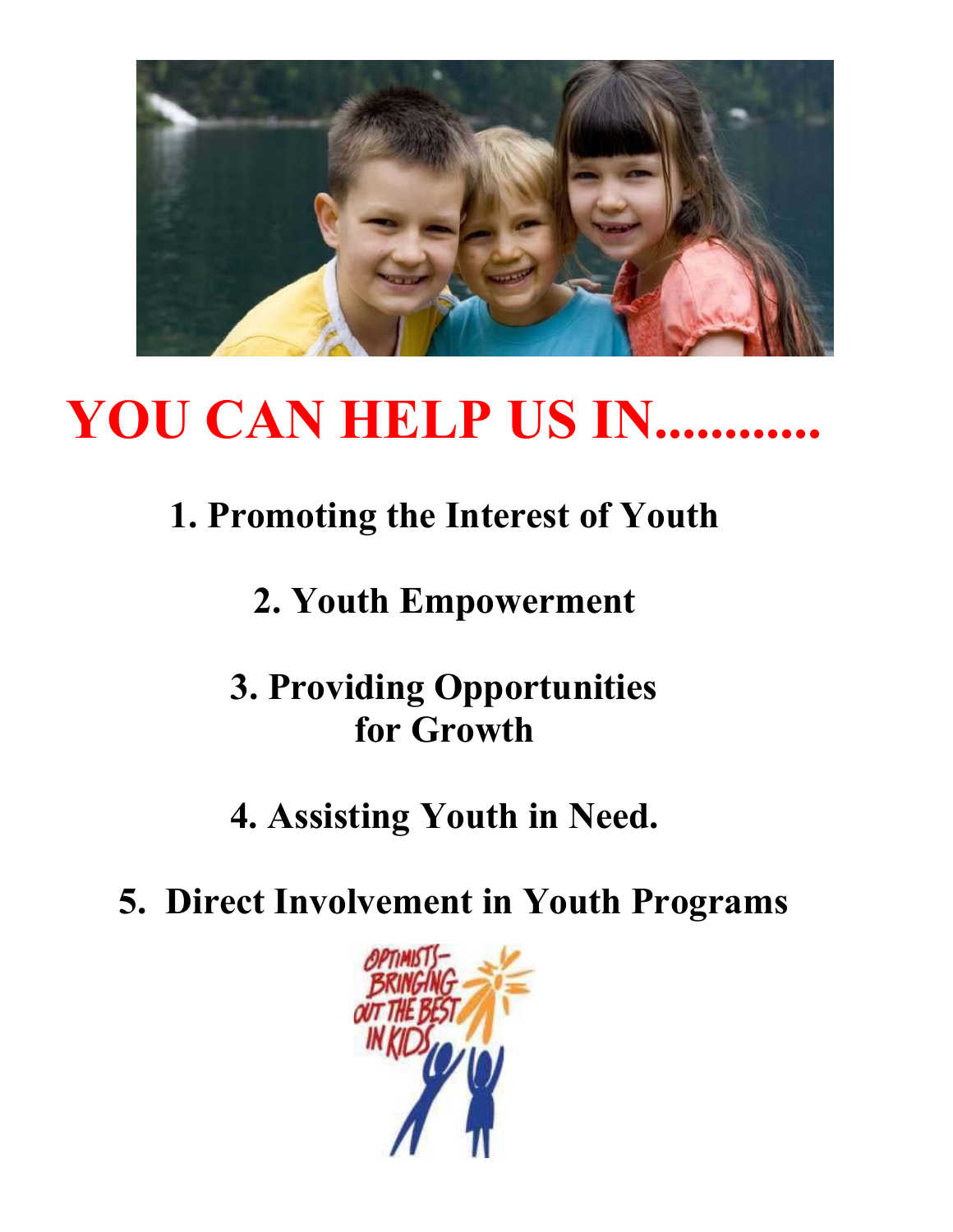#### **SOME PROJECTS & PROGRAMS CO-SPONSORSHIP**





# KidsAbility



**Optimist Club Horror Trail (October Halloween) & Frosty Trail Runs (February)**



**Y.W.C.A. Summer Camp & Girl Guides (Camp Bamberg) Y.M.C.A. Summer Camp Beavers, Cubs and Scouts Cadet & Air Corp. & Others (Camp Heidelberg)**















**Waterloo District School Board** 

**Program at Camp Heidelberg)**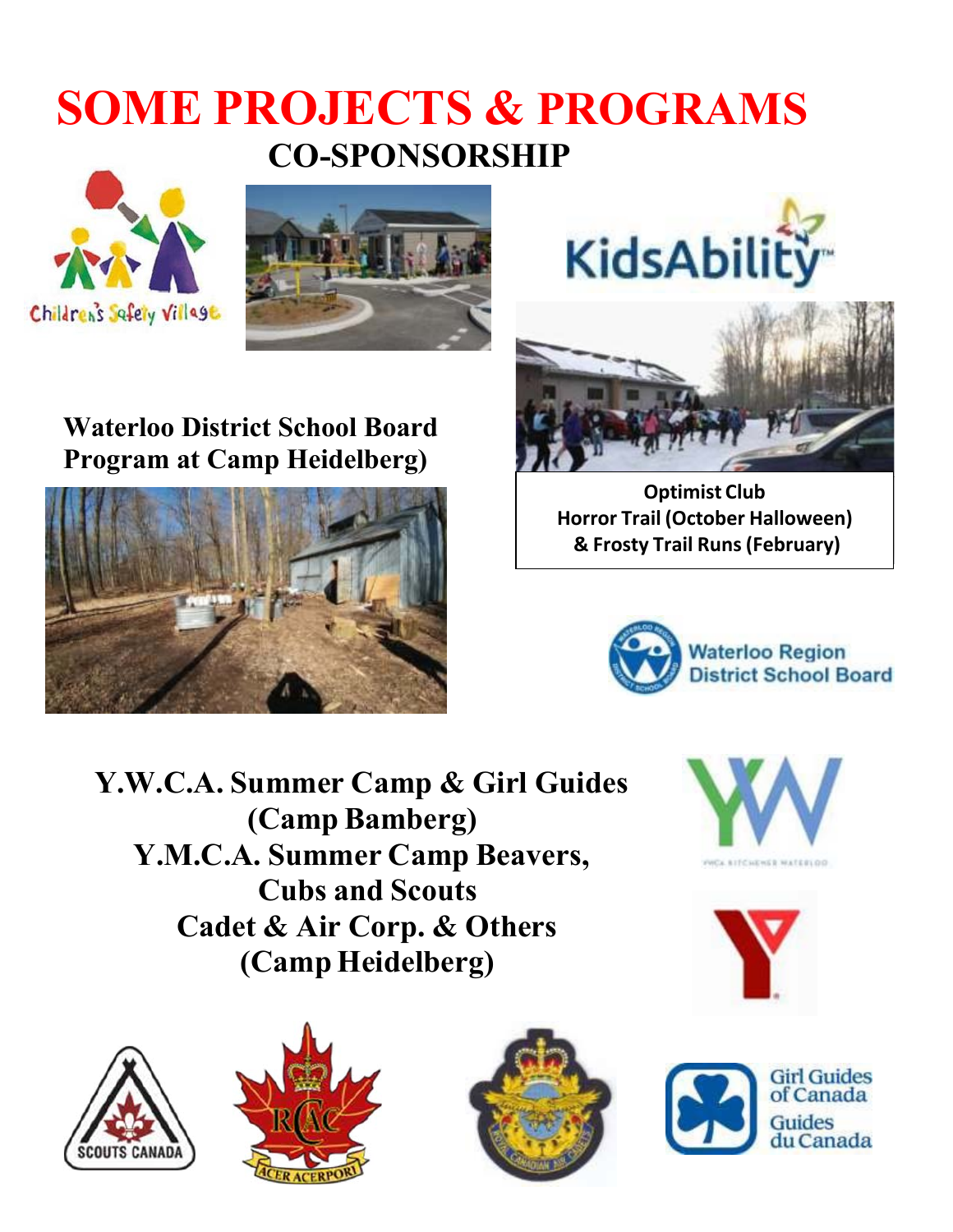### **OPTIMIST PROGRAMS**

- **1. Very Low Cost Camping for Organized Youth. (e.g. Scouts, Cubs, Beaver, Girls Guide UNITS and Cadets and Others)**
	- **2. Sponsorship of Youth Sport Teams (e.g. Minor Soccer, T-Ball)**
		- **3. Spelling Bee Competitions**
		- **4. Public Speaking Contests**
			- **5. Respect for Law**
			- **6. Bike and Helmet Safety Program**
			- **7. Youth Recognition and Appreciation**







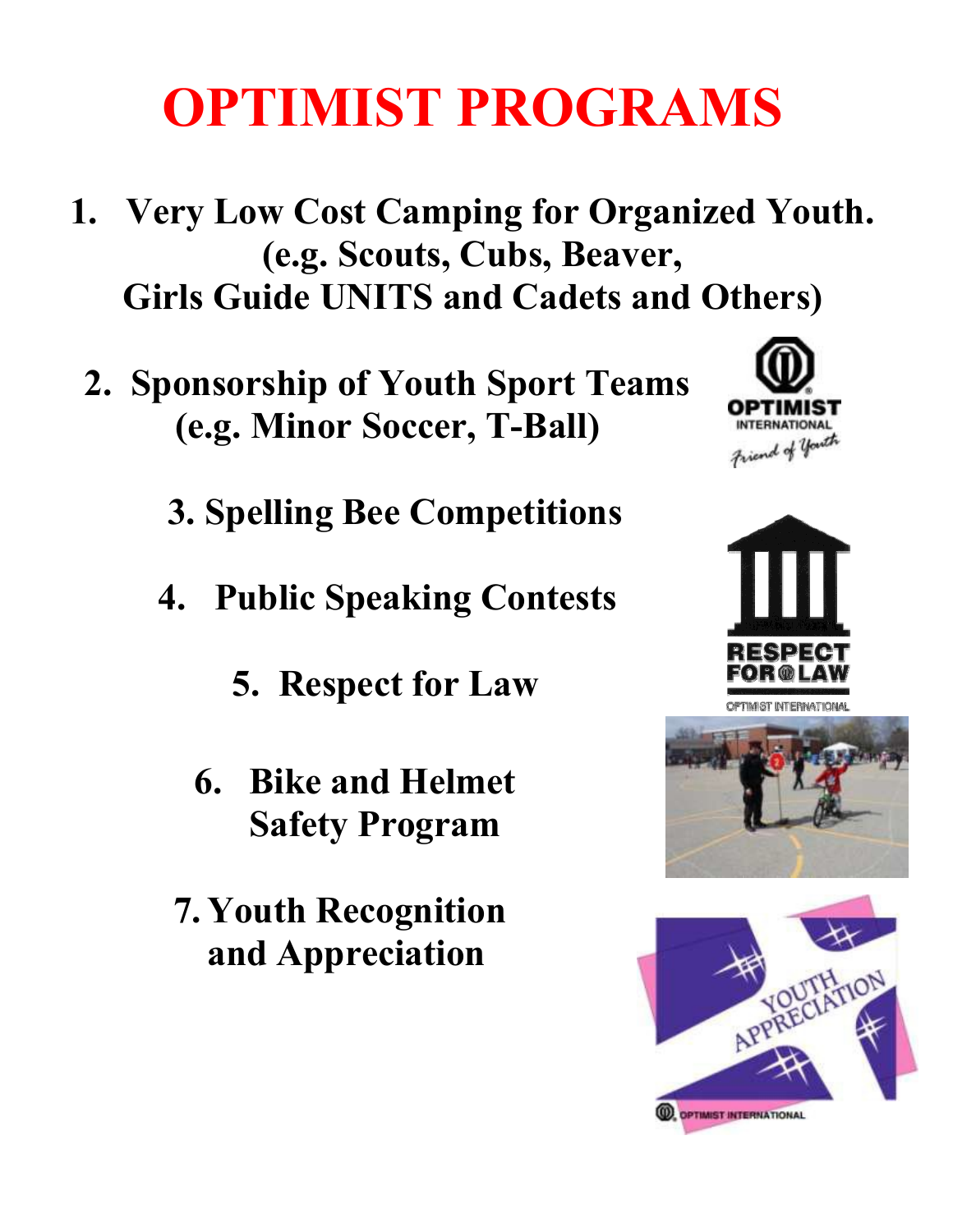

### **FUND RAISING**

**MoparFest (new Hamburg) and Cruising to Heidelberg Shows (Camp Heidelberg)**

#### **Elmira Maple Syrup Festival**





**Kitchener Charity Bingo**



#### **Special Purpose Raffles**



**& Mercedes-Benz Club of Canada Shows**

**On-property Car Shows VW Bug Show**